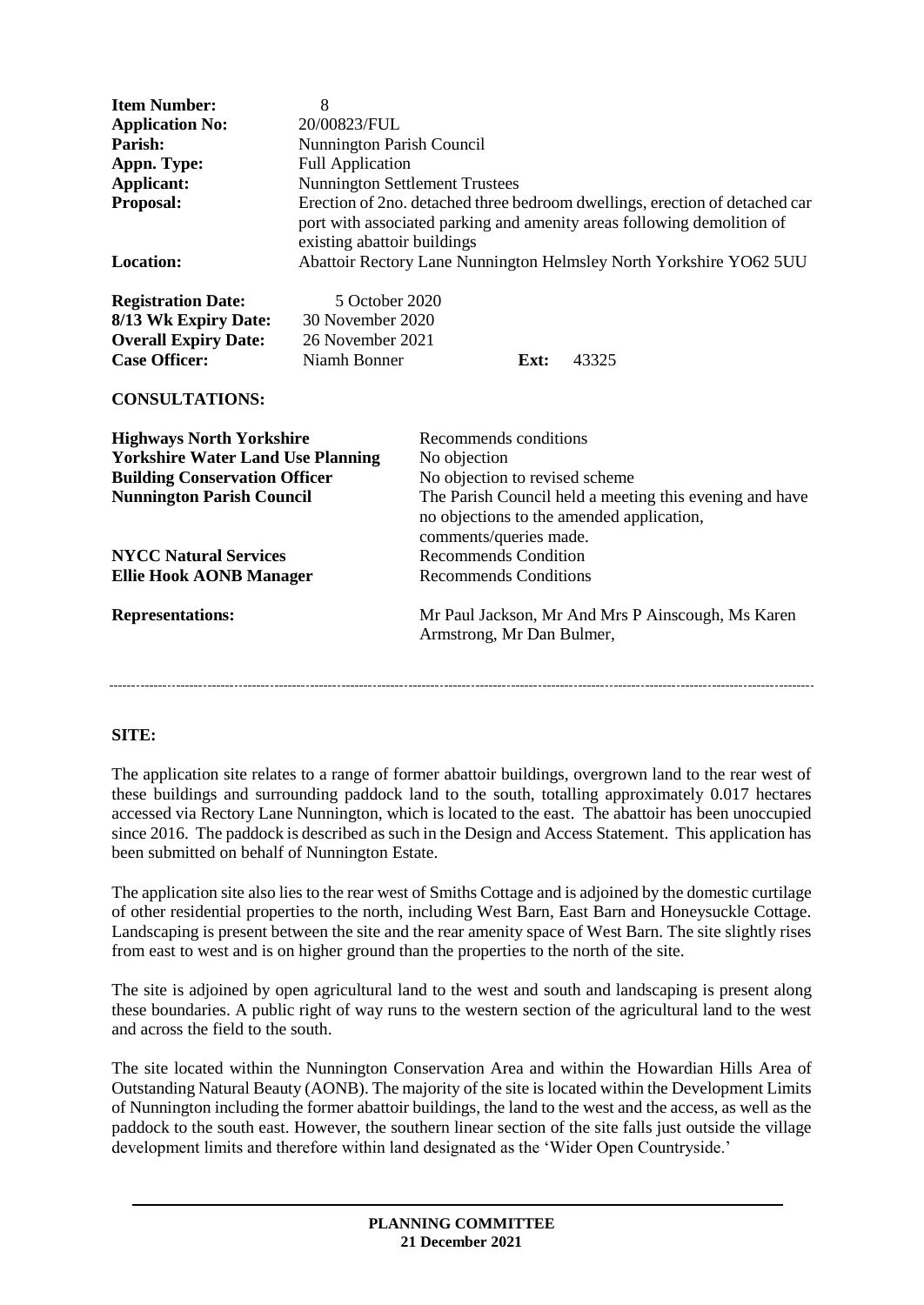## **PROPOSAL:**

This application seeks approval for the erection of 2no. detached three bedroom dwellings, erection of a detached car port with associated parking and amenity areas following demolition of existing abattoir buildings.

This originally related to the erection of 3no. properties, with the third proposed for inclusion within the paddock to the south east removed following concerns raised by the Building Conservation Officer. In an updated location plan, this paddock was also amended to form part of the 'blue line land' which confirms that this no longer forms part of the application site.

It is noted that whilst this has been considered as paddock land throughout this application, following it's description as such within the Design and Access Statement, following a discussion with James Bradley on behalf of the Applicant on the 10th December 2021, he advised this this has historically been rented as garden land associated with Smith's Cottage. Streetview images to indicate a clothesline and trampoline were provided. This is noted however as this section of land no longer forms part of the application site, the precise lawful use of this area of land is not of critical relevance in the determination of this specific application.

Additional amendments to the proposals, including amendments to parking layout and the increase of the red line land to the west were fully readvertised.

The property known as 'Plot 2' would be located with the principal elevation orientated eastwards at a distance of approximately 26 metres from the rear elevation of Smiths Cottage. This property and its extensive amenity space to the rear would all fall within the village development limits. Approximately 3.6 metres to the south east is Plot 1, this property would incorporate a principle elevation orientated northwards, as noted, the vast majority of this property and its rear amenity space to the west would fall outside village development limits.

Each property would span approximately 10 metres in length x 6.6 metres in width, with a two storey form with a front canopy porch and a single storey element to rear. The two storey form of each building would be constructed from stonework with pantiles.

The onsite parking provision would include two spaces for each of the dwellings including Smith's Cottage and 1 additional visitor space. The car parking for Plot 1 would be in the form of a car port. The car port would be constructed with stonework and pantiles.

The Agent has confirmed that no trees would be felled as part of this proposal and that a landscaping scheme (to include tree protection) would be provided if a condition were recommended.

## **PLANNING HISTORY:**

The following planning application is considered most relevant:

16/01773/FUL: Erection of 2no. two bedroom dwellings with parking and amenity areas following demolition of existing abattoir buildings. Approved.

18/01009/73: Variation of condition 02 of approval 16/01773/FUL dated 12.04.2017 to add the parishes of Ampleforth and Byland with Wass to those classed as adjoining parishes

#### **POLICIES:**

Local Plan Strategy -Policy SP1 General Location of Development and Settlement Hierarchy Local Plan Strategy - Policy SP2 Delivery and Distribution of New Housing Local Plan Strategy - Policy SP4 Type and Mix of New Housing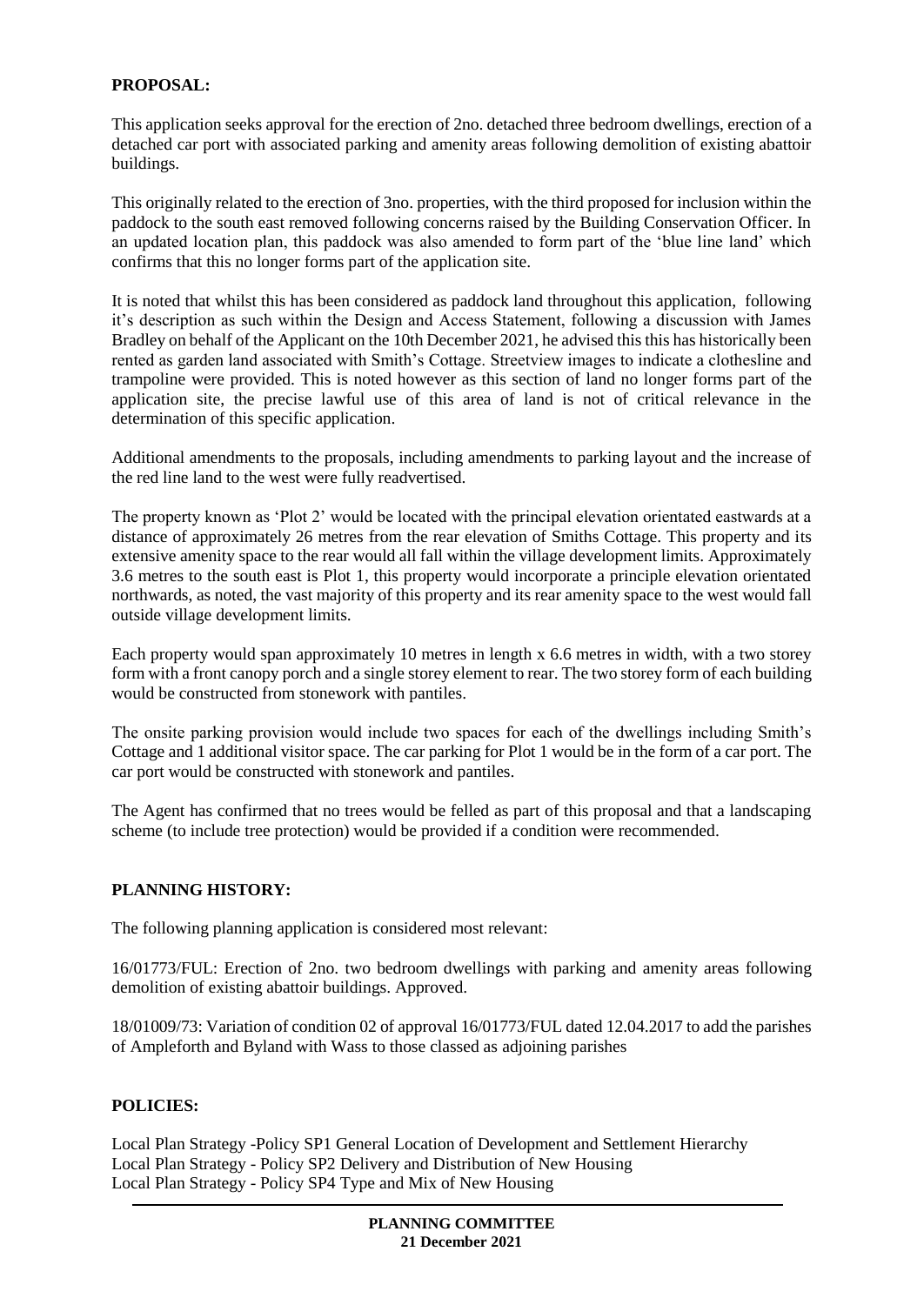Local Plan Strategy - Policy SP12 Heritage Local Plan Strategy - Policy SP13 Landscapes Local Plan Strategy - Policy SP14 Biodiversity Local Plan Strategy - Policy SP16 Design Local Plan Strategy - Policy SP17 Managing Air Quality, Land and Water Resources Local Plan Strategy - Policy SP19 Presumption in Favour of Sustainable Development Local Plan Strategy - Policy SP20 Generic Development Management Issues Local Plan Strategy - Policy SP21 Occupancy Restrictions National Planning Policy Framework National Planning Practice Guidance

# **REPRESENTATIONS**

On the original scheme for 3no. dwellings, consultation responses were received from/ on behalf of the occupiers of the following properties between the 15th October 2020 and the 5th November 2020; Ryemoor Cottage Rectory Lane (2 responses) Rectory Lane, West Barn, Moss Cottage, East Barn

These raised concerns over the following summarised points which Members can read in full on the Planning file:

- Partial location of development outside the defined development limits.
- Concern over loss of light and infringement on the Right to light, as well as impacts upon the privacy of adjoining properties.
- Scale and extent of development, including height impacting character of the area
- Impact upon the highly sensitive AONB landscape
- Impact upon Trees and lack of tree survey
- Impact of the proposed development on the Conservation area including the undeveloped paddock and proposed demolition of the existing building on southern boundary.
- Concern over the principle of a dwelling in Plot 1 (the originally proposed dwelling in the paddock adjoining the highway, which was subsequently removed from the scheme.
- Protected species and the extents of the ecological survey site undertaken.

The Parish Council noted in a response dated 26th October 2020 that "*Nunnington Parish Council held a meeting on 21st October 2020 to discuss the application 20/00823/FUL for 3 three bedroom houses at the abattoir Rectory Lane Nunnington.*

*As with the previous application in November 2016 Application 16/01773/FUL for 3 three bedroom properties, the Parish Council takes the same view as then, please see attached letters sent in 2016 and 2017.*

*Also this development is outside the boundary line. There is no public transport in the village, so residents will need their own cars, with 3 three bedroom dwellings there could be up to at least six cars plus the cars belonging to the residents of Smiths Cottage, the street is very narrow and sometimes is almost impassable with cars that already park on the street.*

*Residents are very concerned about being overlooked, particularly those who own houses directly above and directly below the development.*

*So with due consideration the Parish Council is of the opinion that 2 three bedroom dwellings would be better."*

The proposal was readvertised on the 8th April 2021 with amended plans and revised description to omit the proposed dwelling in the paddock to the south east.

It was confirmed in writing that the occupier of Ryemoor Cottage withdrew their objections, but some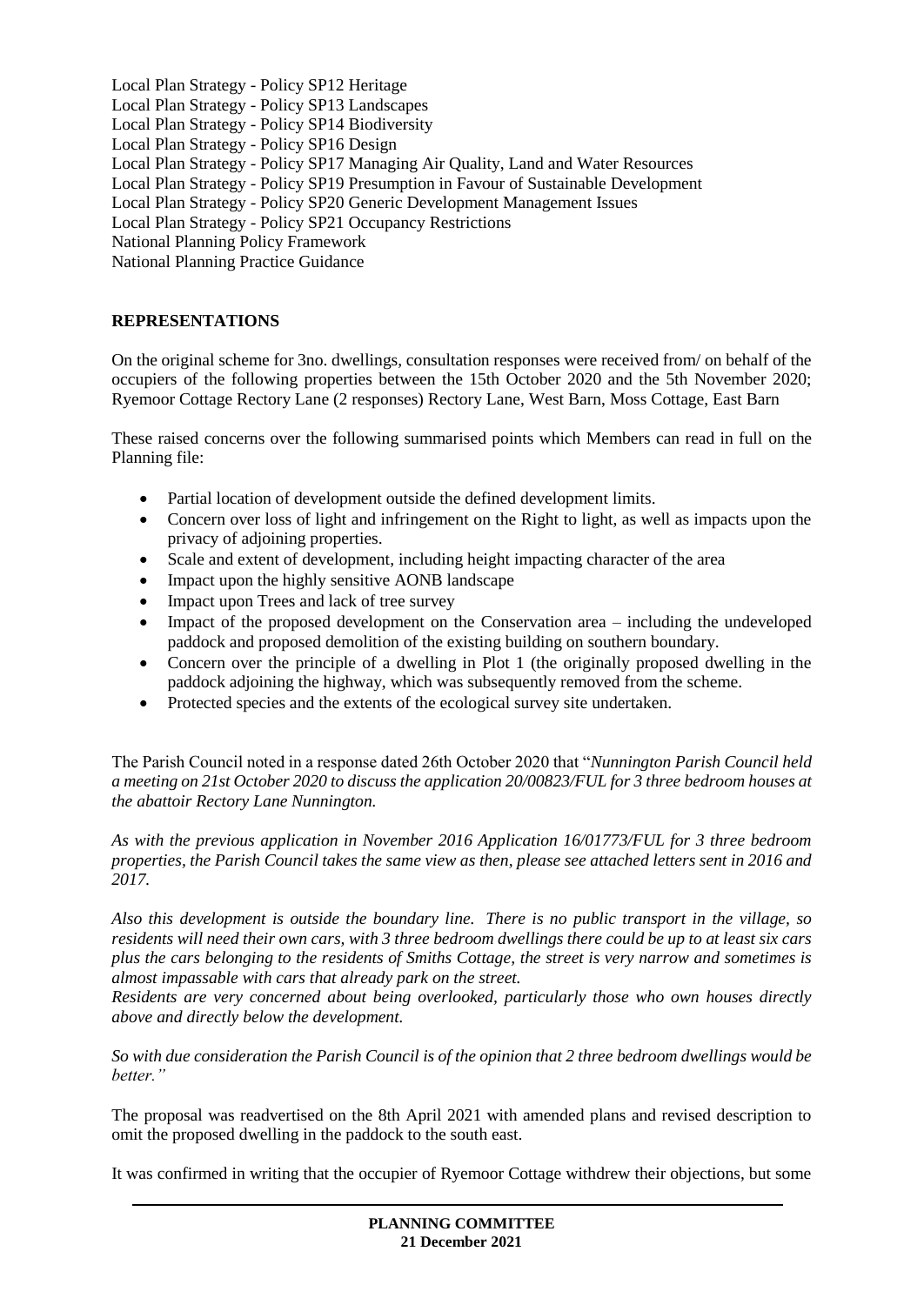clarity in certain aspects was sought. The occupiers of East Barn and West Barn continued to maintain their objection, raising concerns in relation to loss of light and overlooking, with loss of privacy raised as a concerns.

The proposal was readvertised on the 5th November 2021 due to a revised red line location plan to include a further area to the rear west as garden area to Plot 2. This also included other more minor amendments to the site parking provision and the carport, together with minor amendments to the porches.

The occupier of East Barn and West Barn confirmed in writing their original objections remained as outlined above. No further comments were received.

In an amended response dated 15th November 2021 the Parish Council noted "*The Parish Council held a meeting this evening and have no objections to the amended application but would you please confirm that it is within the area of village development, it is not very clear on the plans." This confirmation was provided to the Parish Council who noted it would be provided to the parish councillors."* 

# **APPRAISAL:**

The main considerations in assessing this application are;

- i) Principle of Development
- ii) Character, Form and Impact upon the Conservation Area and Area of Outstanding Natural Beauty.
- iii) Residential Amenity
- iv) Access and Highway Safety
- v) Other matters, including Consultation Responses

### i) Principle of Development

Planning law requires that applications for planning permission must be determined in accordance with the development plan, unless material considerations indicate otherwise. Paragraph 2 of the National Planning Policy Framework (NPPF) states:

*"Planning law requires that applications for planning permission be determined in accordance with the development plan, unless material considerations indicate otherwise. The National Planning Policy Framework must be taken into account in preparing the development plan, and is a material consideration in planning decisions. Planning policies and decisions must also reflect relevant international obligations and statutory requirements."*

The development plan should be read as a whole, however Policy SP1 and SP2 of the Ryedale Plan - Local Plan Strategy provide the development Strategy for the district. Most development will be located in the more sustainable parts of the district. This is the market towns, and a limited number of larger villages which are identified as service villages. Nunnington is considered to form a 'Non Service Village.'

Policy SP2 (Delivery and Distribution of New Housing) of the Ryedale Plan - Local Plan Strategy supports the principle of conversion and redevelopment of Previously Developed Land (PDL) and buildings within Development Limits, subject to Local Needs Occupancy. This proposal seeks to remove the buildings on the site that have been used as an abattoir for at least 50 years.

The Design and Access Statement confirmed that "*over recent months the Estate have surveyed their existing housing stock and identified that they have a lack of family properties within their portfolio for Estate Workers. The Estate owns 25 cottages in total, however the split is disproportionate with 10no. 2 bedroom properties, 7no. 3 bedroom properties, 5no. 4 bedroom properties and 3no. 6 bedroom properties. At present they have identified a need for 3 bedroom family dwellings. In undertaking such assessment, the Estate have already identified end occupiers who are waiting to move into family*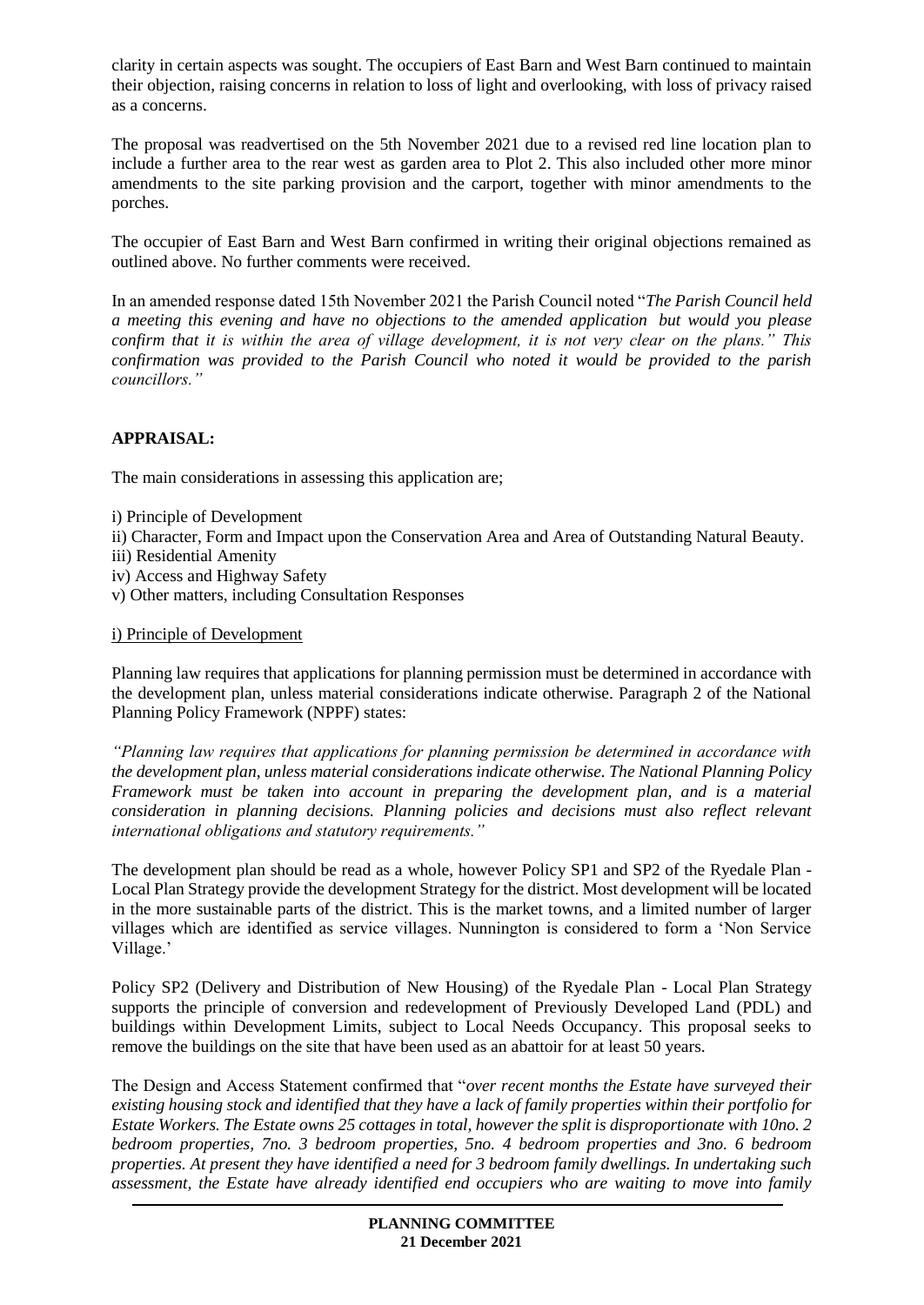*properties."* This confirmation of a lack of available accommodation for Estate staff is acknowledged.

It is clear that the site of the redundant abattoir which closed in early 2016 relates to previously developed land and the proposed siting of Plot 2 in this location is considered to accord with policy SP2, being the redevelopment of previously developed land, subject to the imposition of the Local Needs Occupancy Condition. Persons working at the Estate would be able to accord with the requirements of this condition.

In consideration of Plot 1, this would predominantly fall outside the village development limits, with the exception of the porch, the front garden area and a section of the car port being located just inside the limits. As noted the formerly included paddock to the south east is located within development limits.

- In principle, given the majority of this property would fall within land classified as 'Wider Open Countryside' under the Ryedale Plan, Local Plan Strategy, permission for a new built residential property should only be given in specific circumstances. These include:
- New build dwellings necessary to support the land-based economy where an essential need for residential development in that location can be justified.
- Conversion of redundant or disused traditional rural buildings and where this would lead to an enhancement to the immediate setting, for Local Needs Occupancy.
- Change of use of tourist accommodation (not including caravans, cabins or chalets) where appropriate and restricted to Local Needs Occupancy.
- Replacement dwellings

However, the totality of this proposal has been considered and as will be further discussed in the Section ii, in these exceptional circumstances it is considered that the application as a whole, which would achieve the removal of a redundant abattoir from a central village location has wider heritage benefit in terms of the character of the Conservation Area. This is considered a significant consideration in the balancing of discordance with the requirements of Policy SP2. This is subject to achieving of a high quality design (it is the view of Officer's that this has been achieved, however this will be reviewed in more detail in the following sections.)It is considered that on balance, the approval of a dwelling in land which directly abuts the village development limits is acceptable, in these quite unique site specific circumstances. This would not provide any 'precedent' as every application is considered on its own individual merits and has been carefully considered. This would only be on the basis that the Local Needs Occupancy condition is applied and the Agent has agreed to this condition. It is noted that the LNO condition will be included in its original form as agreed with the Agent during a telephone call on the 10th December 2021 and not the amended version approved under the Section 73 application.

Furthermore, it is acknowledged that the buildings are intended to house estate staff and the point raised about the limited level of available 3 bedroom properties in the locality is acknowledged. It is considered that this will also help to support the land based economy.

It is also noted that the third property which was proposed within the paddock fronting the highway which subsequently removed from the scheme would itself have fallen inside development limits. The omission of this third property was agreed following an objection from the Building Conservation Officer who had serious concerns that the development of this paddock area would have had a harmful impact upon the Conservation Area. This and the retention of the traditional outbuilding to the south of this paddock have helped to address these serious concerns, although in principle a dwelling in this location would have accorded with Policy SP2.

It is considered that the currently proposed package of development for two dwellings is a compromise which on balance Officer's consider to be supportable.

ii. Character, Form and Impact upon the Conservation Area and Area of Outstanding Natural Beauty.

Policy SP12 (Heritage) of the Ryedale Plan – Local Plan Strategy notes "*Designated historic assets and their settings, including Listed Buildings, Conservation Areas, Scheduled Monuments and Registered Parks and Gardens will be conserved and where appropriate, enhanced. Development proposals which*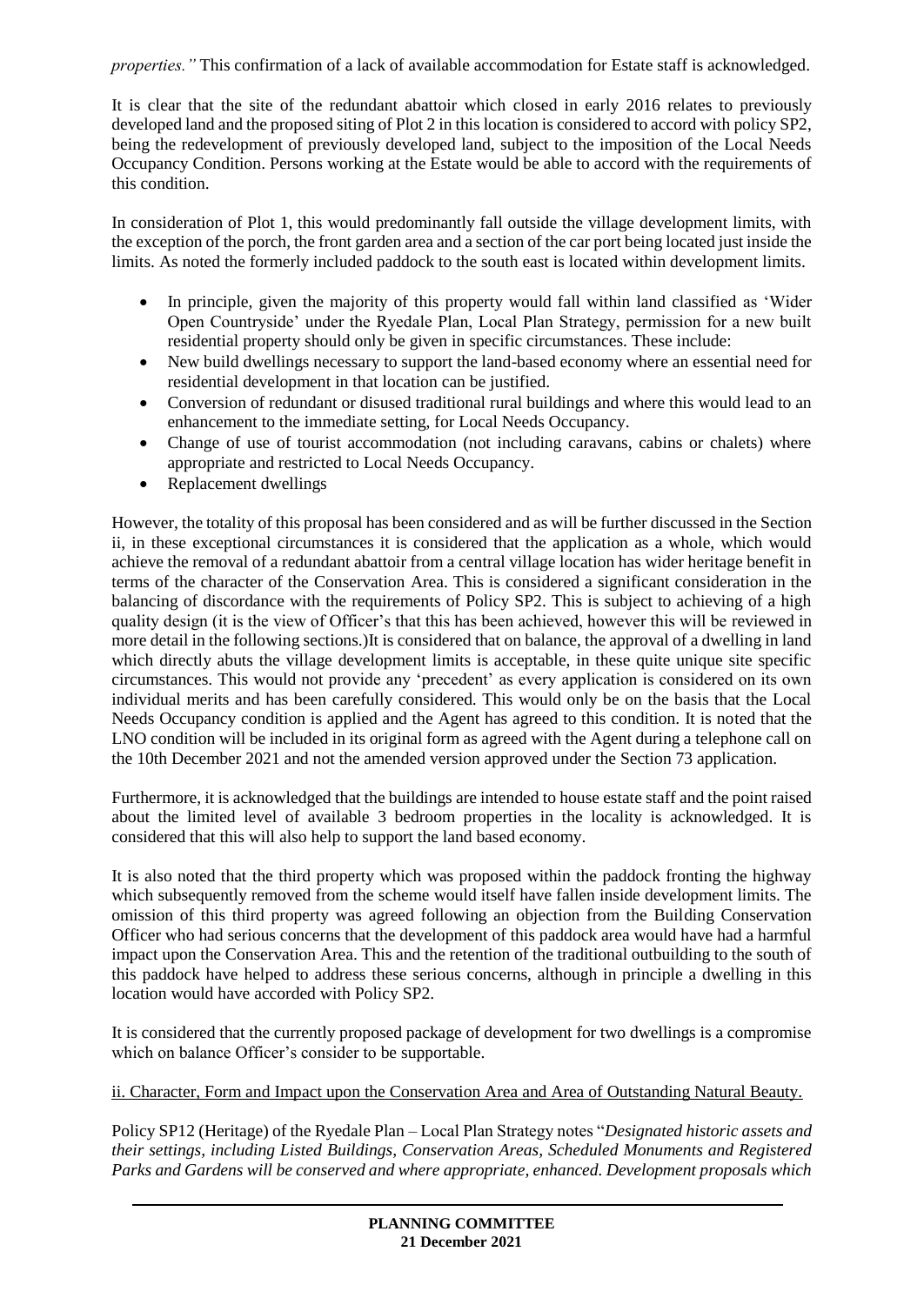*would result in substantial harm to or total loss of the significance of a designated heritage asset or to the archaeological significance of the Vale of Pickering will be resisted unless wholly exceptional circumstances can be demonstrated. Proposals which would result in less substantial harm will only be agreed where the public benefit of the proposal is considered to outweigh the harm and the extent of harm to the asset."*

Policy SP13 (Landscapes) of the Ryedale Plan - Local Plan Strategy requires development proposals should contribute to the protection and enhancement of distinctive elements of landscape character that are the result of historical and cultural influences, natural features and aesthetic qualities including:

- *The distribution and form of settlements and buildings in their landscape setting*
- *The character of individual settlements, including building styles and materials*

In relation to the Howardian Hills AONB, Policy SP13 notes "*The natural beauty and special qualities of the Howardian Hills Area of Outstanding Natural Beauty (AONB) will be conserved and enhanced and the impact of proposals on the AONB, its setting or the setting of the North York Moors National Park will be carefully considered."*

Policy SP16 of the Ryedale Plan - Local Plan Strategy states that *'Development proposals will be expected to create high quality durable places that are accessible, well integrated with their surroundings and which:*

- *Reinforce local distinctiveness*
- *Provide a well-connected public realm which is accessible and usable by all, safe and easily navigated*
- *Protect amenity and promote well-being.*

Policy SP20 Generic Development Management Issues of the Ryedale Plan - Local Plan Strategy notes that

- *New development will respect the character and context of the immediate locality and the wider landscape/townscape character in terms of physical features and the type and variety of existing uses. It further notes that*
- *The design of new development will follow the principles established in Policy SP16.*

The Building Conservation Officer initially objected to the original 3 dwelling scheme in a comprehensive response dated 5th November 2020. This will be available in the annexing for review by members. The following except is noted *"In my opinion the principle of developing the paddock will cause harm to the conservation area. The paddock makes a strong contribution to the conservation area by virtue of its green and undeveloped state and additional presence of hedges. The stone and pantile outbuilding also contributes to the character of the conservation area and its location within the paddock amplifies its rural contribution and the interrelationship between the two strengthens their positive contribution. The presence of an outbuilding immediately adjacent outwith the development site to the south and the outbuilding on the southern boundary of the abattoir site adds an additional quality to this group and their intervisibility and group impact is strong. In my opinion the development of the paddock will cause a harmful impact to the character of the conservation area. It will cause a high level of permanent change from an undeveloped green space to a developed site. I also object to the demolition of the outbuilding which will be harmful to the conservation area. In my opinion due to the high level of permanent change, the level of harm to the conservation area is on the high end of less than substantial.* 

*I have no objection in principle to the development of the abattoir site however I do object to the demolition of the traditional stone and pantile outbuilding on the southern boundary which makes a positive contribution to the conservation area and thought should be given to incorporating it into a proposal for re-development of the site.* 

*Notwithstanding my lack of objection in principle to the development of the former abattoir, I do*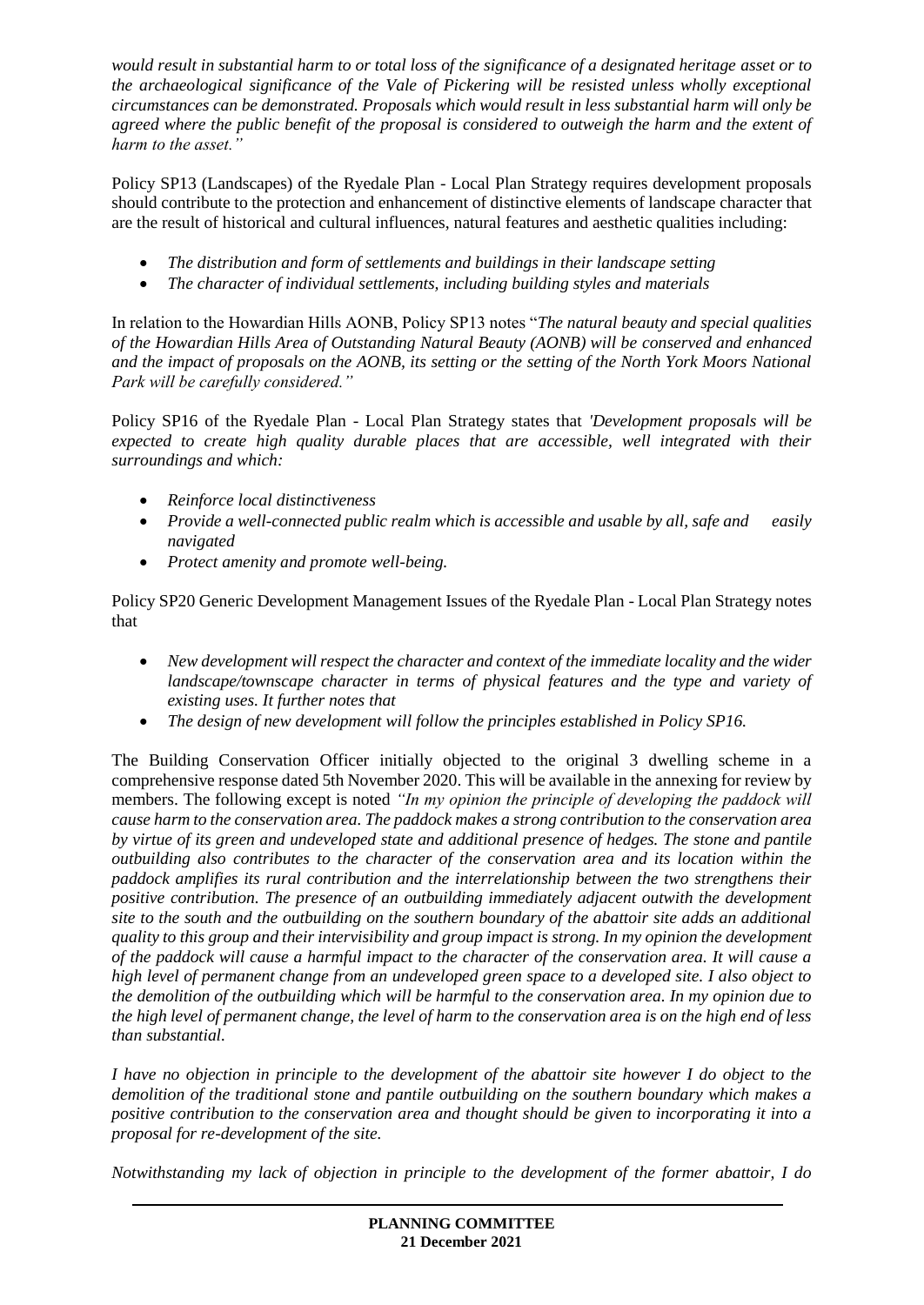*however have objection to the design of the new buildings. This is a backland site on a former abattoir and in my opinion the domestic nature of the proposed dwellings does not reflect this site specific context which will likely be viewed from the PROW to the west. I also have strong concern that the domestic curtilages of the dwellings has not been clearly defined. In addition, the roof proportions of the dwellings is weak and does not reflect local vernacular."*

Following the omission of the proposed development of the paddock to the south east and the retention of the traditional stone and pantile building to the southern boundary, the Building Conservation Officer provided additional comments on the 15th April 2021 to note: *"Thank you for consultation on the revised drawings which have amongst others deleted the dwelling in the paddock which is welcomed. I do have concerns however regarding the demolition of the traditional outbuilding (internally within the site) which is clearly viewed looking down the access from the public highway. This was retained in the previously approved scheme and incorporated into the proposal. The outbuildings make a strong contribution to the character of the conservation area and their cumulative value in this instance strengthens their contribution. Its replacement with a carport with a gable width of c.5.5m and a length of c. 10m will be visually dominating and very prominent from the street. I also have concerns regarding a potential change of use of the roadside paddock into domestic curtilage."* This was the traditional outbuilding within the site, not that along the southern boundary. Further reviewed plans were submitted which showed a much reduced carport (2spaces instead of 4) and to be completed in a traditional form with stonework. The revised location plan also clearly identified the extent of the rear domestic curtilage associated with both properties.

In their final comments dated 24th November 2021, Ryedale District Council's Building Control Officer noted "*No objection. This addresses my previously identified concerns."*

Mr John Wainright, on behalf of the Howardian Hills AONB Manager provided original comments in a response dated 29th October 2020 noted:

*1) The principal public viewpoints of the site will be from the Public Footpath to the south and west side of the site and from Rectory Lane to the east side.*

*2) There is no tree survey or tree protection measures included within the application. The existing hedgerow and trees to the west and south side of the site are important features that frame and screen views from the nearby Public Footpaths and contribute to local character and setting. Details to protect affected trees and hedgerows during construction could be conditioned, to BS5837.*

*3) The submission does not provide details of external walling, boundary treatments, building materials and external finishes, details of hard landscaping and surfacing within the site. These details could be secured by condition, to protect local character and setting.*

Revised comments were received from Mr Wainright on the 20th April 2021:

*On behalf of the Trustees and Manager of the Howardian Hills AONB, I have the following further comments and observations to make in relation to this application:*

*- The Applicant has submitted updated plans which now show two proposed dwellings on the site (former Plot 1 dwelling removed) and trees and outbuildings retained, which is welcome.* 

*It is unclear whether this plot is now to be retained as existing paddock or changed to garden curtilage. Plans seem to suggest a fence line to the west side of this plot, but boundary treatment and land use are generally unclear.*

*- My previous consultation comments email 29th October 2020 remain in relation to retention of existing trees and tree protection; and lack of detail for external walling, boundary treatments, building materials and external finishes, details of hard landscaping and surfacing.* 

*Protection of existing trees to be retained and use of external materials and detailing that are in keeping with nearby properties are important, to protect local character and setting. These could be secured by condition.*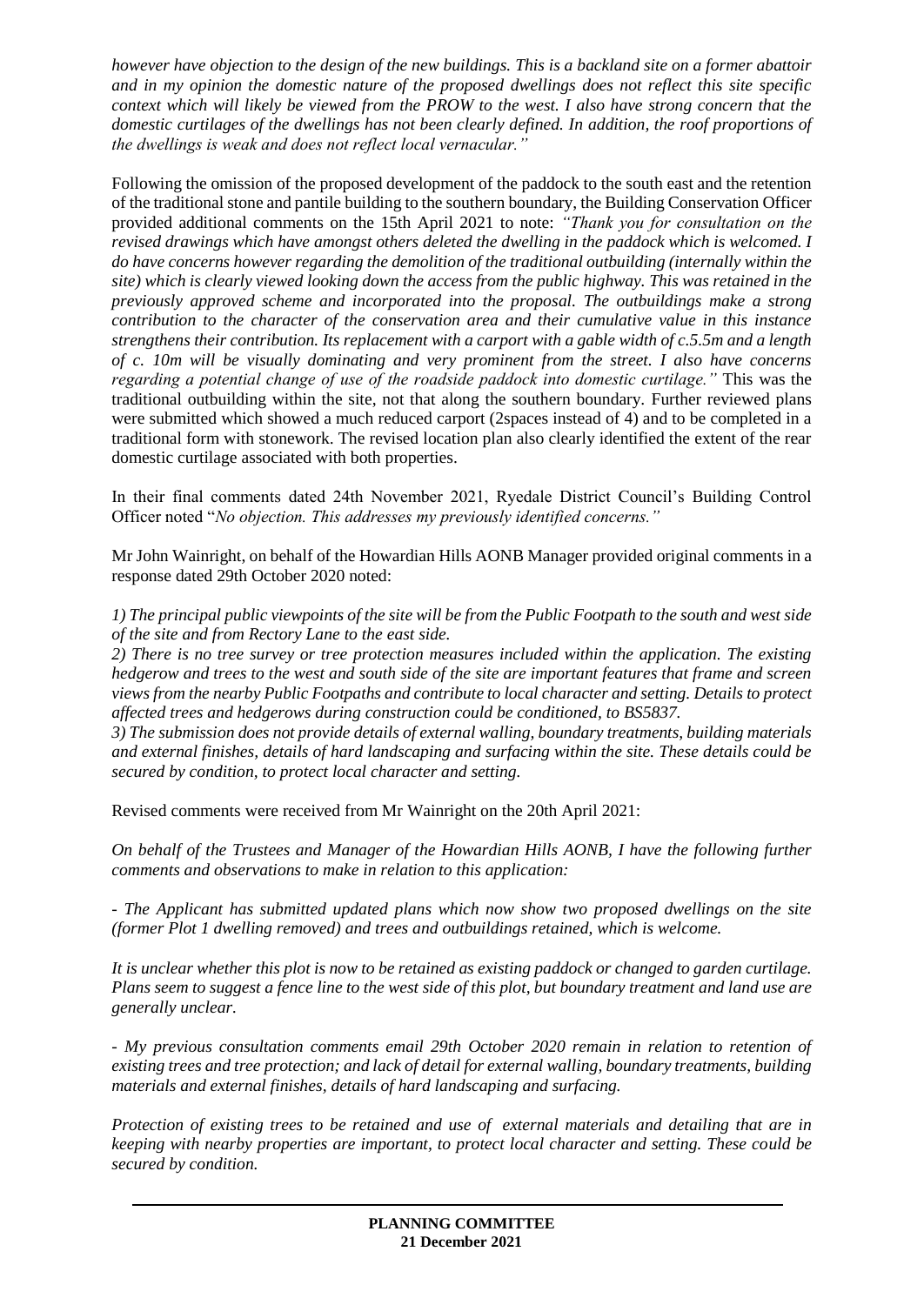As noted, a supporting document was provided by the Agent dated 11th October 2021, which confirms the dwellings would be constructed of stonework and pantile and that *"As part of the application no trees will be felled, and the applicant is satisfied with the suggested pre commencement condition in relation to the protection of the trees. The boundary treatments will be a mix of hedgerows and fences but again the applicant is satisfied with a condition to deal with this element of the scheme."*

In their final comments dated 19th November 2021, the AONB Manager noted "*I am largely happy with this revised design, with 2 dwellings rather than 3, reduction in car park spaces and retention of the trees and outbuilding. If the application is granted, I suggest the following conditions should be applied to protect the local character and setting:*

- *Use of appropriate materials and finishes for the walls and roofs and minimisation of hard*
- *landscaping*
- *That no trees will be felled and that the existing trees are protected*
- *Use of appropriate boundary treatments, sympathetic to the surrounding boundaries*
- *Retention of the character of the existing paddock."*

It is considered appropriate that a condition to secure details of tree protection methodology to be agreed in writing with the LPA and to be installed prior to the commencement of any on site works, including demolition is appropriate. A condition to secure a site wide landscaping scheme, to indicate the retention of existing trees and hedgerows is also recommended. A further condition relating to details of boundary treatments is also recommended. It was noted above that the paddock area no longer forms part of the application site, however this may have an existing lawful use.

Additional conditions in relation to materials, samples, doors and windows, hard surfacing and and lighting will also be recommended. A condition to seek details of existing and proposed levels is also considered appropriate.

It is acknowledged that these are two substantial 3 bedroom properties proposed and will introduce development partly into an undeveloped area to the southern of the site. However securing the removal of the abattoir building which is of late 20th Century construction and presently in a relatively poor state of repair, with an overgrown outdoor rear area is welcomed. It is considered that this presently detracts from the character of the Conservation Area.

The proposed dwellings are of a traditional form and design and incorporate the use of traditional materials. It is not considered that the scale of these proposed dwellings would result in visual harm. It is considered that the omission of the third building is a welcomed amendment to the original proposals.

The withdrawal of the original objections/concerns from the statutory consultees is noted and it is considered that subject to the relevant conditions, this proposal is appropriate in scale, form and design and will result in an enhancement to the character of the Nunnington Conservation Area.

## iii. Residential Amenity

Policy SP20 of the Ryedale Plan, Local Plan Strategy - Generic Development Management Issues notes the following:

## *"Amenity and Safety*

*New development will not have a material adverse impact on the amenity of present or future occupants, the users or occupants of neighbouring land and buildings or the wider community by virtue of its design, use, location and proximity to neighbouring land uses. Impacts on amenity can include, for example, noise, dust, odour, light flicker, loss of privacy or natural daylight or be an overbearing presence."*

This present scheme relates to a different layout to that approved the 2016 permission, which gave approval for 2no. storey properties running parallel to one another, with ridges oriented east-west in a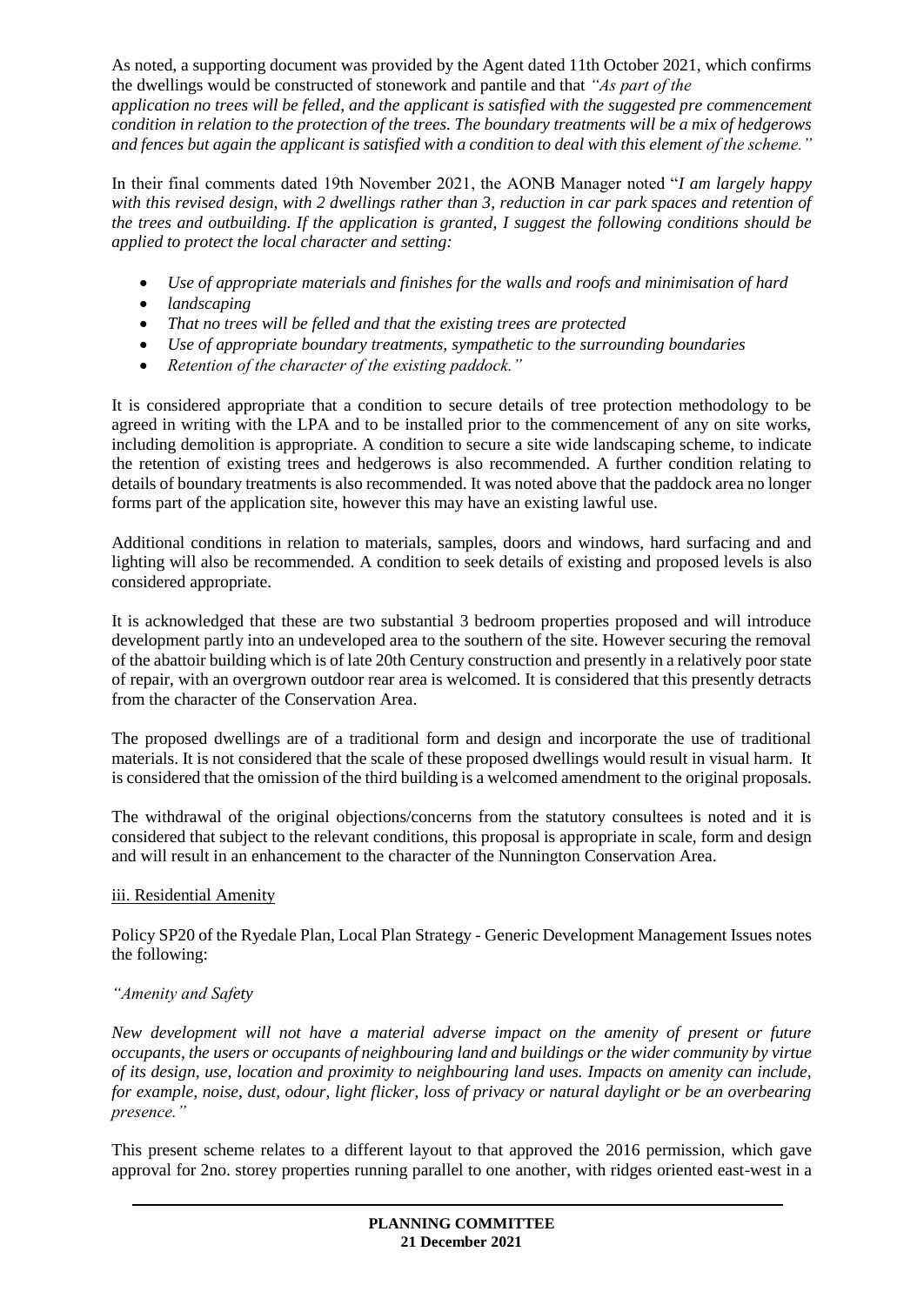slightly more easterly position than the present location of the dwelling at Plot 2.

Concerns have been raised by the occupiers of East Barn and West Barn, residential dwellings which adjoin the site to the north in relation to amenity issues, including the perceived imposing height of the property near the boundary, together with loss of privacy. It was noted that there would be no objection to a single storey property by the occupier of West Barn and it was queried whether a sunlight assessment had been carried out to assess potential shadowing into the dwelling and garden of East Barn.

It is noted that these properties are situated on lower level land than the application site. However the nearest part of the two storey section of Plot 2 would be approximately 33.8 metres from the two storey section of the original building of East Barn, which is the closer of the two neighbouring properties. It is noted that East Barn has approval for a single storey rear extension spanning 4 metres from the rear of the property. Even taking this into consideration this would be a substantial distance between these properties, well in excess of normal 'back to back' distances, although in this instance, this would not be a direct 'back to back' arrangement. The proposed Plot 2 would be orientated so that the narrower side elevation would be orientated northwards. This would incorporate a span of approximately 6.6 metres and would incorporate no openings at first floor level. This would be conditioned to remain the case. It is also noted that this proposed dwelling would be situated between approximately 6.2-10 metres inset from the shared boundary with East Barn, c3.9m further inset than the present nearest section of building on site.

It is also noted that the 2016 approval incorporated a two storey property along the northern boundary, however this terminated approximately 4.25 metres further eastwards than the current proposal, in closer proximity to the residential curtilage of Honeysuckle Cottage. This current proposal, whilst positioned more westerly, is inset further south by approximately 3.2 metres. This previously proposed dwelling abutting the boundary would have had a ridge height of approximately 7.2 metres and an eaves height of 4.8 metres, with the ridge running east-west.

Therefore following careful review, it is not considered that this proposal would result in material amenity impacts, including material overshadowing. It is acknowledged that some shadowing may occur, particularly when the sun is low in the sky during the winter, but given the distances, this is not likely to be materially harmful. It was also noted that during the site visit undertaken at East Barn and West Barn in November 2020, that it appeared that the garden of East Barn was already in shadow from the existing boundary treatment to the south, as well as partially the rear of the dwelling. The side elevation of this proposed dwelling would present a relatively limited addition in the context of the overall rear boundaries of East Barn and West Barn. It was not considered a shadowing assessment was fundamentally necessary in this instance.

In addition to the removal of permitted development rights, which is considered appropriate in this Conservation Area location, it is considered appropriate to remove rights to install first floor level windows in the northern elevation of Plot 2. A condition in relation to boundary treatments is considered necessary, with a solution to preserve privacy, but prevent overbearing impacts on the adjoining properties considered necessary. Further planting will be sought as part of the aforementioned landscaping condition.

It is not considered that any other properties, including Ryemoor Cottage, Honeysuckle Cottage or Smiths Cottage would experience material harm by virtue of loss of amenity.

## iv. Access and Highway Safety

The proposed scheme would incorporate 2no. spaces for Plots 1 and 2, 2no. spaces for Smith Cottage and an additional visitors parking space. On the 17th November, the NYCC Highways Officer confirmed that "Amended drawing No. P001 Rev. G has reduced the on-site parking provision to a level that is acceptable to the local highway authority." Appropriate conditions were recommended. The Highways Officer had previously raised concerns in regard to an over provision of parking.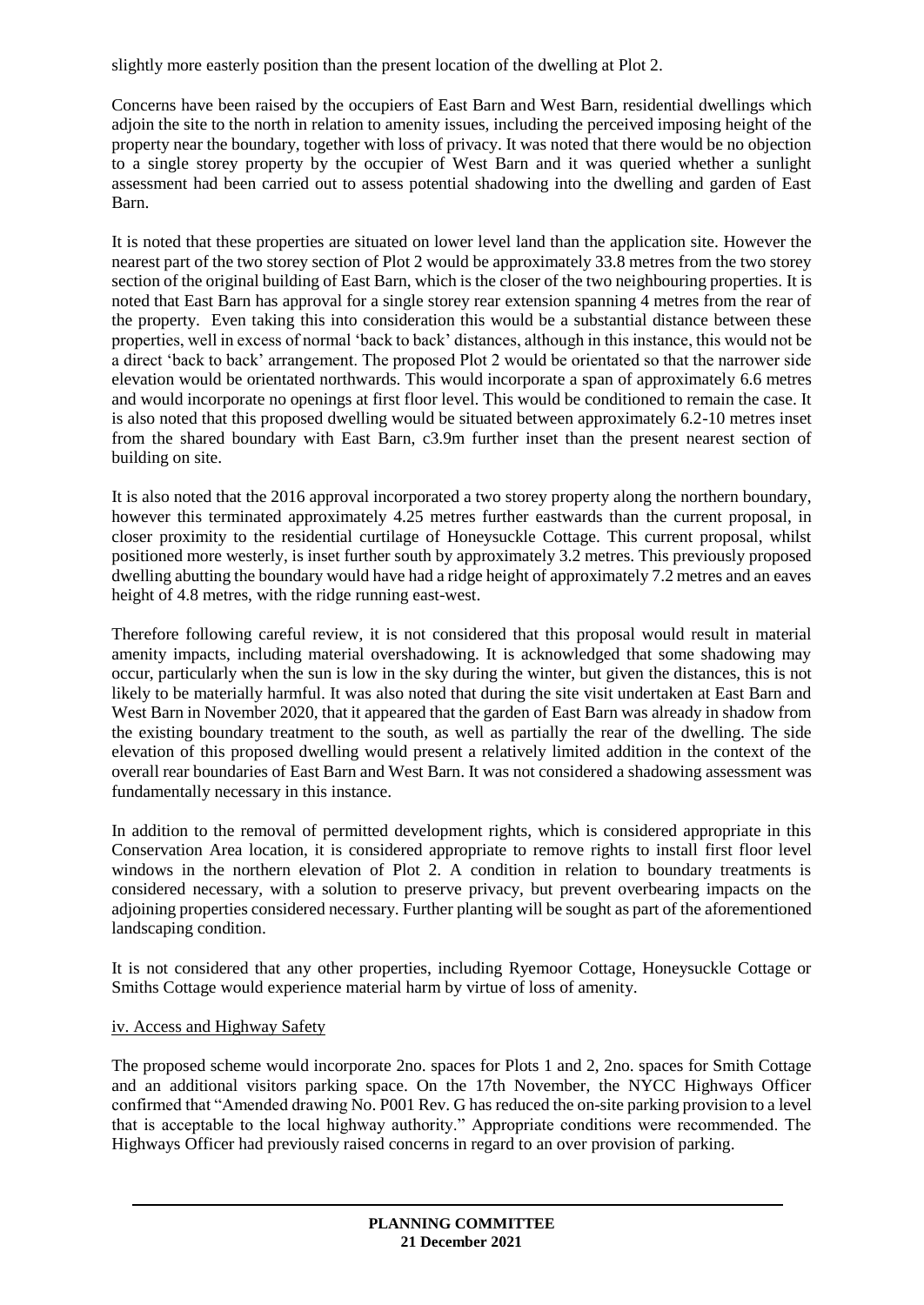#### v) Other Matters, including Consultation Responses

The NYCC Ecologist confirmed the following in their final response dated 9th November 2021: *"It's difficult to follow the various changes to the application; bat surveys have been undertaken of the abattoir building and one outbuilding, as described in the Lobo Ecology report Update bat survey & bat emergence survey results dated September 2020. If any further buildings are to be demolished, these would need an assessment of bat roost potential. If no further buildings are proposed for demolition, all necessary ecological surveys have been completed."* 

It is noted that Page 50 of the Ecological Survey indicates the buildings surveyed. These include the two abattoir buildings and the adjoining abattoir outbuilding. These are the only buildings now proposed for demolition. The outbuilding to the south of the paddock will remain. It is therefore considered that this has been appropriately considered. The Ecologist's comments continued: "*Neither the 2016 nor 2020 surveys detected protected species using the buildings surveyed. On the basis of the September 2020 survey, we would recommend a Condition to adhere to the Method Statement set out in section 7.2.1 to 7.2.5.3 of the Wold Ecology 2016 bat report, including the installation of two bat boxes as ecological enhancement. It is worth noting that additional guidance on lighting and habitat enhancement contained within the Method Statement is generic and should not be considered mandatory. We would also suggest an Informative that the applicant be mindful of the advice on nesting birds contained in sections 4.1.6 to 4.1.8 of the Lobob Ecology report.."* This will be controlled by condition.

Due to the historic use of the abattoir, it is considered appropriate to include the standard contamination conditions to prevent any impacts upon human health as a result of this proposed development. An appropriate condition will be recommended. This was also recommended as part of the previous approval.

Yorkshire Water have responded to confirm no observation based on foul water only being proposed to be drained to the public foul sewer on Rectory Lane and the surface water drainage being to soakaway.

To conclude, it is considered that the existing redundant and poor quality abattoir buildings do not make a positive contribution to the character and appearance of the village Conservation area and it is highly unlikely they will be brought back into use. The principle of residential development, subject to the imposition of the Local Needs Occupancy condition and other relevant conditions has been carefully considered above. It is concluded that Plot 2 accords wholly with Policy SP2 in terms of the redevelopment of previously developed land. On balance, due to the wider benefits, the proposed development of Plot 1 as part of this wider scheme can also receive Officer support in these site specific circumstances, due to the wider public benefits of the improvement of the Conservation Area setting together with the provision of accommodation considered necessary by the Local Estate that will be restricted by Local Needs Occupancy condition. It is considered that these benefits outweigh the partial conflict with the development plan which arises from the majority of Plot 2 being located outside of development limits.

## **RECOMMENDATION: Approval**

1 The development hereby permitted shall be begun on or before .

Reason: To ensure compliance with Section 51 of the Planning and Compulsory Purchase Act 2004

2 The development hereby permitted shall be carried out in accordance with the following approved plan(s):

Site Location Plan (Prompap) Site Plan as Proposed (Drawing no. P001 Rev H) Proposed Street View (Drawing no. P006-B Rev A) Proposed plans and Elevations - Carport (Drawing no.P005 Rev C)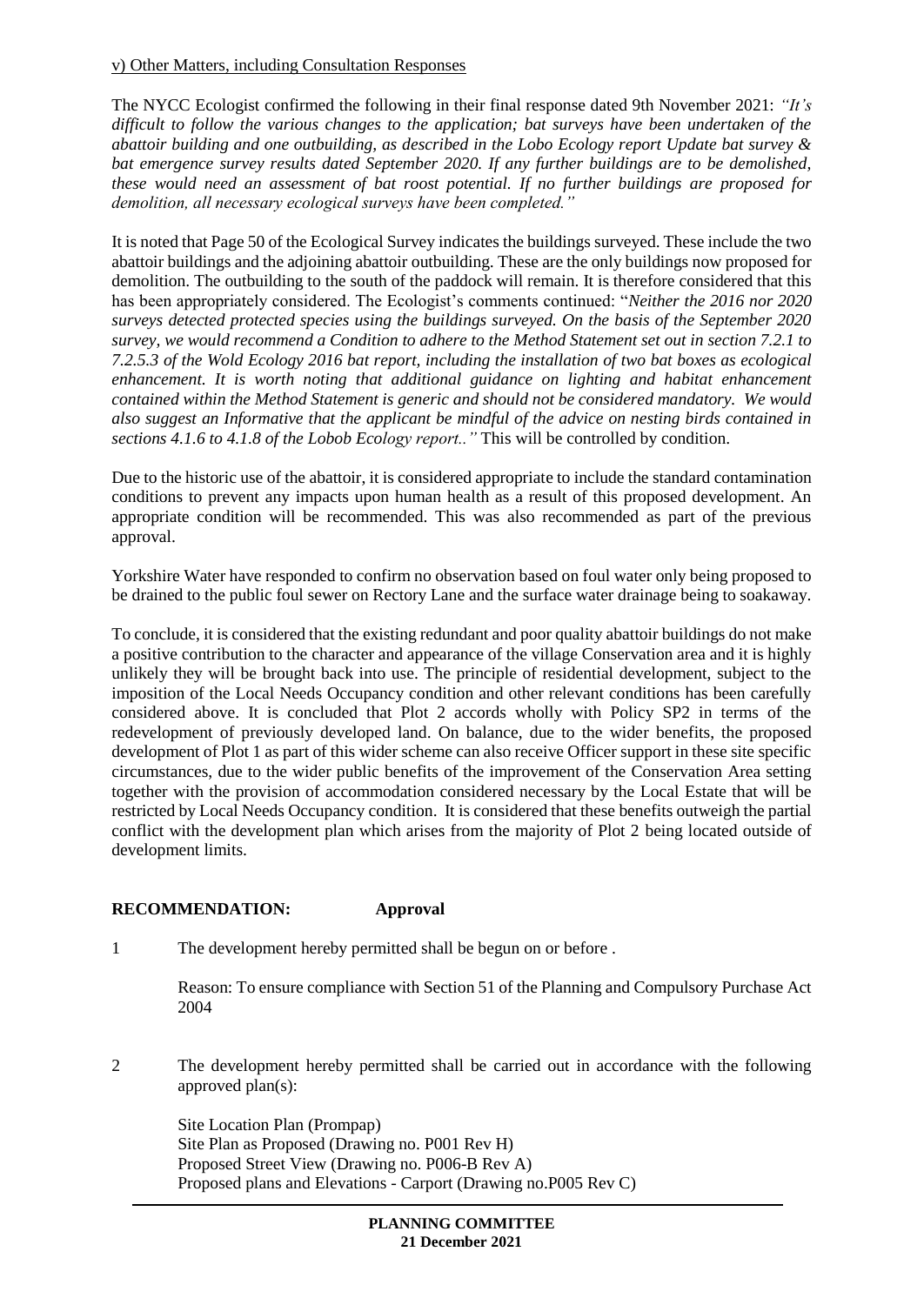Proposed Plans and Elevations - Plot 1(Drawing no. P003 Rev B) Proposed Plans and Elevations - Plot 1(Drawing no. P004 Rev B)

Reason: For the avoidance of doubt and in the interests of proper planning.

3 Notwithstanding the approved plans, prior to any above ground construction of the dwellings hereby approved, or such longer period as may be agreed in writing with the Local Planning Authority, further details and samples of all materials to be used on the exterior of the buildings the subject of this permission shall be submitted to and approved in writing by the Local Planning Authority.

Reason: To ensure a satisfactory external appearance and to satisfy the requirements of Policies SP16 and SP20 of the Ryedale Plan - Local Plan Strategy.

4 Notwithstanding the submitted details, prior to any above ground construction of the dwellings hereby approved, the developer shall construct on site for the written approval of the Local Planning Authority, a one metre square free standing panel of the external walling to be used in the construction of the development hereby approved . The panel so constructed shall be retained only until the development has been completed.

Reason: To ensure a satisfactory external appearance and to satisfy the requirements of Policies SP16 and SP20 of the Ryedale Plan - Local Plan Strategy.

5 Notwithstanding the submitted details, prior to their installation, details of all windows, doors and garage doors and roof lights, including means of opening, depth of reveal and external finish shall be submitted to and approved in writing by the Local Planning Authority. These shall be shown on a 1:10 scale drawing.

Reason: To ensure a satisfactory external appearance and to satisfy the requirements of Policies SP12, SP16 and SP20 of the Ryedale Plan - Local Plan Strategy.

6 Prior to any above ground construction of the dwellings full details of the materials and design of all means of enclosure shall be submitted to and approved in writing by the Local Planning Authority. Thereafter these shall be erected prior to the occupation of any dwelling to which they relate.

Reason: To ensure that the development does not prejudice the enjoyment by the neighbouring occupiers of their properties or the appearance of the Conservation Area, as required by Policy SP12, SP20 of the Ryedale Plan - Local Plan Strategy.

7 Unless otherwise agreed in writing with the Local Planning Authority, prior to its installation, full details of any lighting within the application site shall be submitted for the prior written approval of the Local Planning Authority.

Reason: To prevent inappropriate lighting in this village location and to comply with Policy SP20 of the Ryedale Plan - Local Plan Strategy.

8 Unless otherwise agreed in writing with the Local Planning Authority, prior to any above ground construction of the dwellings hereby approved, plans showing details of a landscaping and planting scheme shall be submitted to and approved in writing by the Local Planning Authority. The scheme shall provide for the planting of any trees/shrubs and show any areas to be grass seeded or turfed and indicate the accurate positioning and canopy spread of all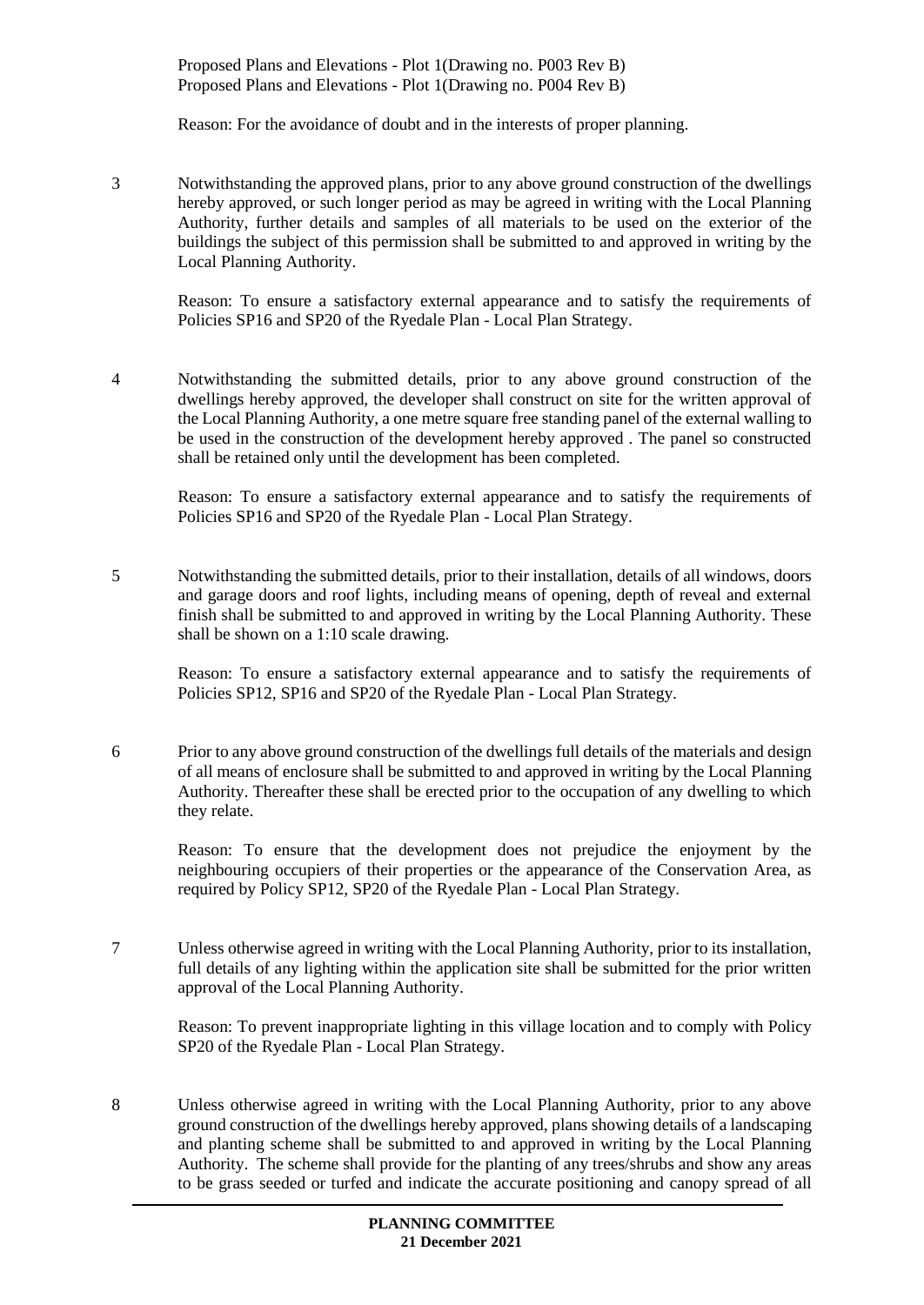existing landscaping to be retained. The submitted plans and/or accompanying schedules shall indicate numbers, species, heights on planting, and positions of all trees and shrubs. All planting seeding and/or turfing comprised in the above scheme shall be carried out during the first planting season following the commencement of the development, or such longer period as may be agreed in writing by the Local Planning Authority. Any trees or shrubs which, within a period of five years from being planted, die, are removed or become seriously damaged or diseased shall be replaced in the next planting season with others of similar sizes and species, unless the Local Planning Authority gives written consent to any variation.

Reason: To enhance the appearance of the development hereby approved in accordance with policy SP20 of the Ryedale Plan - Local Plan Strategy.

9 Prior to the commencement of the development a drawing showing the alignment for protective for the protection of those trees and hedgerows to be retained shall be submitted to the Local Planning Authority for approval in writing. The design of the protective fencing and its alignment shall be in accordance with BS 5837:2012 Trees in relation to demolish, design and construction - Recommendations, or a similar design agreed in writing with the Local Planning Authority. The approved fencing shall be erected prior to the commencement of the development including any demolition or soil stripping.

Reason: to ensure that the long-term health of the trees to be retained is not compromised as a consequence of development and in accordance with Policy SP13 - Landscapes - Ryedale Local Plan Strategy.

10 Unless otherwise agreed in writing with the Local Planning Authority, prior to its installation, full details of any hard surfacing within the application site shall be submitted for the prior written approval of the Local Planning Authority.

Reason: To prevent inappropriate lighting in this village location and to comply with Policy SP20 of the Ryedale Plan - Local Plan Strategy.

11 Notwithstanding the provisions of Schedule 2, Part 1 of the Town & Country Planning (General Permitted Development) Order 1995 (or any Order revoking, re-enacting or amending that Order) development of the following classes shall not be undertaken other than as may be approved in writing by the Local Planning Authority following a specific application in that respect:

Class A: Enlargement, improvement or alteration of a dwellinghouse Class B: Roof alteration to enlarge a dwellinghouse Class C: Any other alteration to the roof of a dwellinghouse Class D: Porches Class E: Provision within the curtilage of a dwellinghouse of any building or enclosure, swimming or other pool required for a purpose incidental to the enjoyment of a dwellinghouse or the maintenance, improvement or other alteration of such a building or enclosure Class F: Hard surfaces incidental to the enjoyment of a dwellinghouse Class G: Chimneys, flues, etc on a dwellinghouse

Reason: To ensure that the appearance of the areas is not prejudiced by the introduction of unacceptable materials and/or structure(s).

12 Unless otherwise approved in writing with the Local Planning Authority, no further doors, windows, or other openings shall be installed on the northern elevation of the property hereby approved at Plot 2 at first floor level.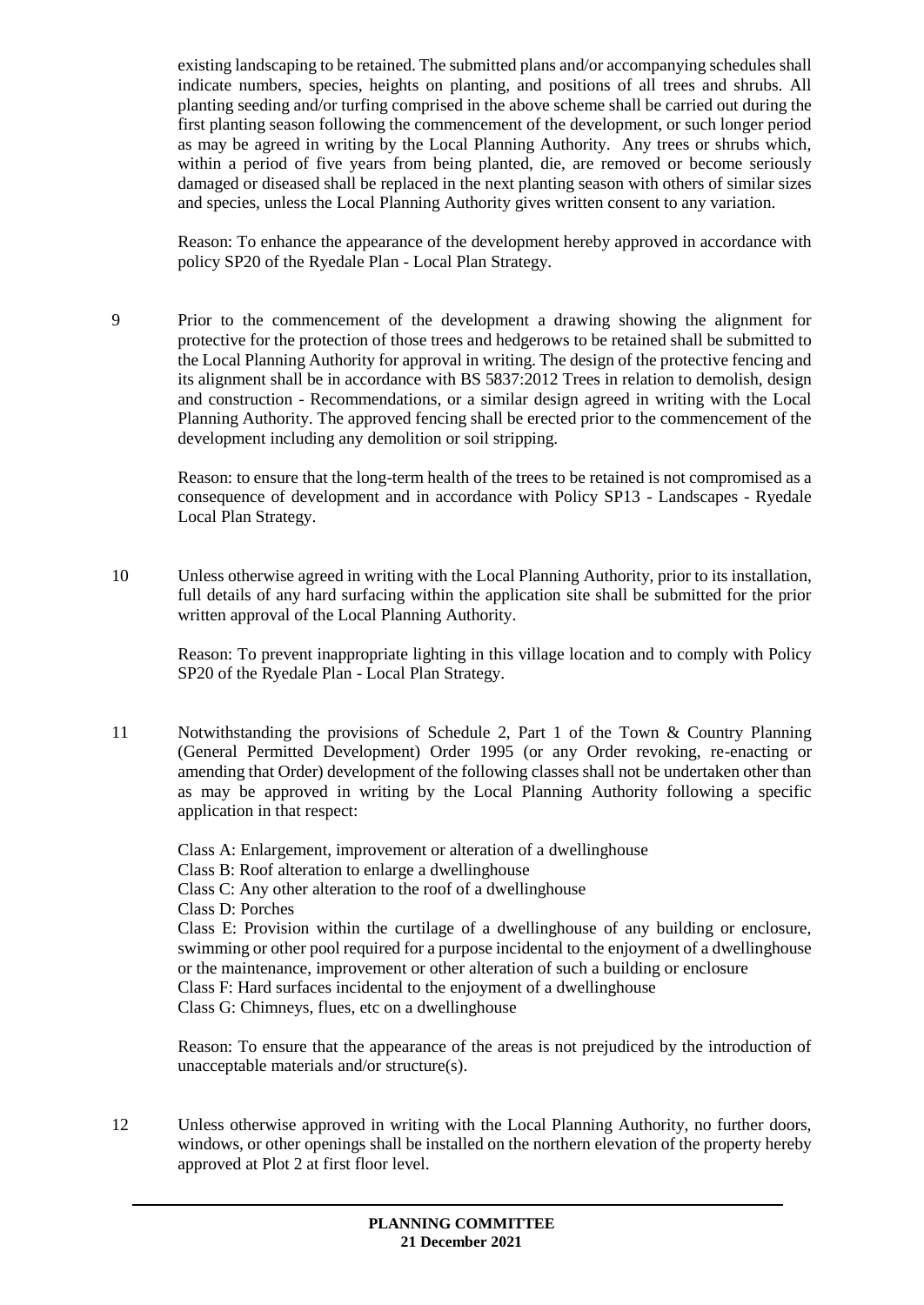Reason: To protect the privacy of adjoining properties and to comply with Policy SP20 of the Ryedale Plan - Local Plan Strategy.

13 The site shall be developed with separate systems of drainage for foul and surface water to the satisfaction of the approved Building Control Inspector.

Reason: In the interests of satisfactory and sustainable drainage in accordance with Policy SP17 of the Ryedale Plan, Local Plan Strategy.

14 Unless otherwise agreed in writing with the Local Planning Authority, prior to the occupation of the dwellings, all surface water discharge shall be dealt with as follows:

1) The suitability of soakaways, as a means of surface water disposal, should first be ascertained in accordance with BRE Digest 365 or other approved methodology. If soakaways are feasible, surface water shall be directed to a soakaway in accordance with the British Standard requirements to the satisfaction of the approved Building Control Inspector.

If soakaways are not feasible, the prior written approval of the Local Planning Authority for an alternative means of surface water disposal must be sought with any approved scheme to be installed prior to the occupation of the dwellings.

Reason: To ensure the development is provided with satisfactory means of drainage and to reduce the risk of flooding in accordance with Policy SP17 of the Ryedale Plan, Local Plan Strategy.

15 No part of the development must be brought into use until the access, parking, manoeuvring and turning areas for all users at Abattoir (former) Rectory Lane Nunnington have been constructed in accordance with the details approved in writing by the Local Planning Authority. Once created these areas must be maintained clear of any obstruction and retained for their intended purpose at all times.

Reason: To provide for appropriate on-site vehicle facilities in the interests of highway safety and the general amenity of the development in accordance with Policy SP20 of the Ryedale Plan, Local Plan Strategy.

NOTE For the avoidance of doubt the approved drawing no. should be taken as P001 Rev. G.

16 No development must commence until a Construction Management Plan has been submitted to and approved in writing by the Local Planning Authority. Construction of the permitted development must be undertaken in accordance with the approved plan.

The Plan must include, but not be limited, to arrangements for the following in respect of each phase of the works:

- 1. Details of any temporary construction access to the site including measures for removal following completion of construction works;
- 2. Wheel washing facilities on site to ensure that mud and debris is not spread onto the adjacent public highway;
- 3. The parking of contractors' site operatives and visitor's vehicles;
- 4. Areas for storage of plant and materials used in constructing the development clear of the highway;
- 5. Details of site working hours;
- 6. Contact details for the responsible person (site manager/office) who can be contacted in the event of any issue.

Reason: In the interest of public safety and amenity in accordance with Policy SP20 of the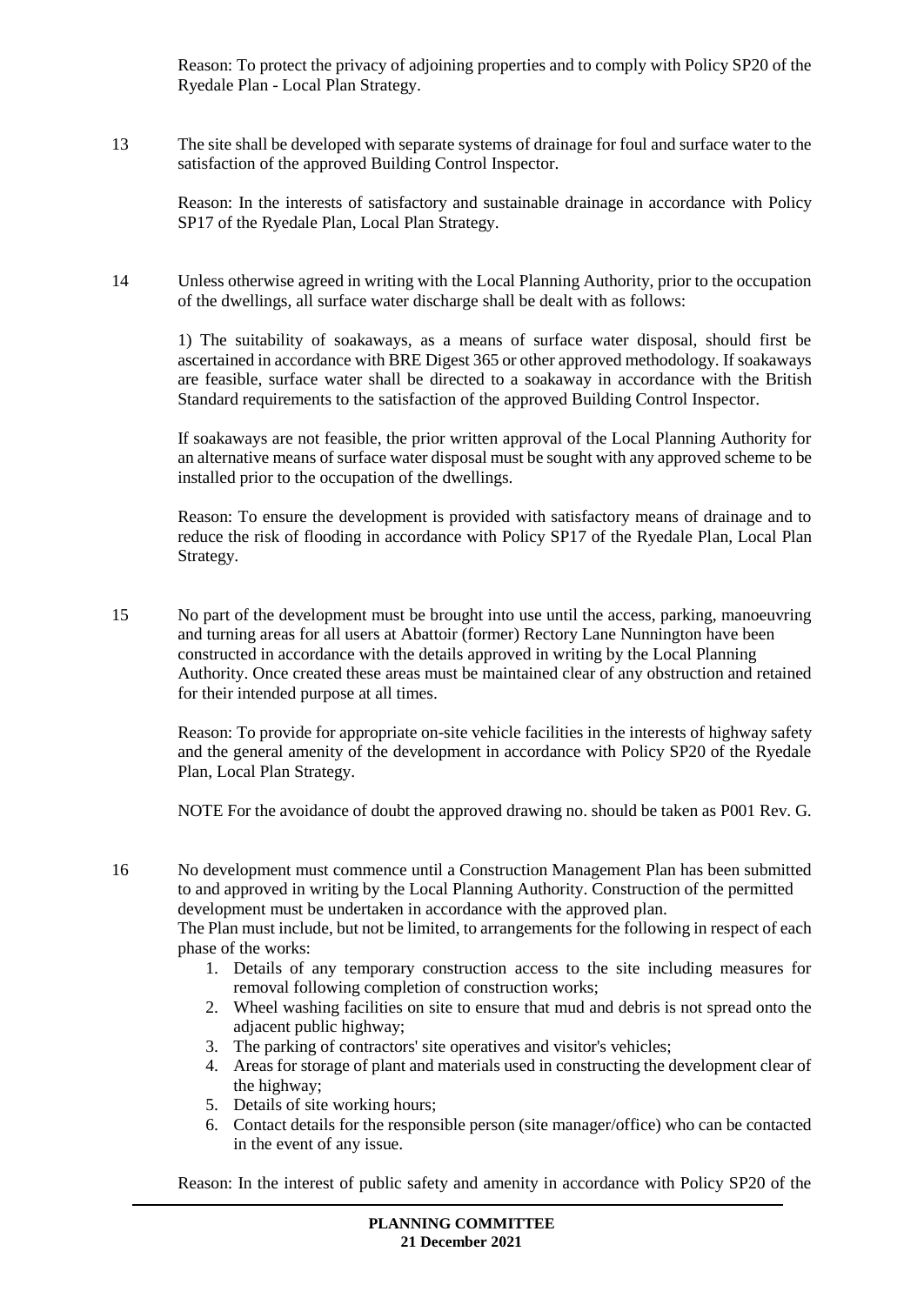Ryedale Plan, Local Plan Strategy.

17 Development shall not begin until an investigation and risk assessment of land contamination has been completed by competent persons and a report of the findings submitted to and approved in writing by the Local Planning Authority. This shall include an appropriate survey of the nature and extent of any contamination affecting the site, and an assessment of the potential risks to human health, controlled waters, property and ecological systems. reports shall be prepared in accordance with Contaminated Land Report 11 and BS 10175 (2013) Code of practice for the investigation of Potentially Contaminated Sites.

Reason: To ensure that risks from land contamination to the future users of the land and neighbouring land are minimised, together with those to controlled waters, property and ecological systems, and to ensure that the development can be carried out safely without unacceptable risks to workers, neighbours and other receptors in accordance with Policy SP20 of the Ryedale Plan, Local Plan Strategy.

18 Where land affected by contamination is found which poses risks identified as unacceptable, no development or remediation shall take place until a detailed remediation scheme to bring the site to a condition suitable for the intended use has been submitted to and approved in writing by the local planning authority. The scheme must include proposed remediation objectives and remediation criteria, an appraisal of remedial options and proposal of the preferred option(s), all works to be undertaken, and a description and programme of the works to be undertaken including the verification plan.

Reason: To ensure that risks from land contamination to the future users of the land and neighbouring land are minimised, together with those to controlled waters, property and ecological systems, and to ensure that the development can be carried out safely without unacceptable risks to workers, neighbours and other receptors in accordance with Policy SP20 of the Ryedale Plan, Local Plan Strategy.

19 Unless otherwise agreed in writing by the local planning authority, none of the dwellings shall be occupied (or the site shall not be brought into use) until the approved scheme of remediation has been completed, and a verification report demonstrating the effectiveness of the remediation carried out has been submitted to and approved in writing by the local planning authority. The verification report shall include a description of the works undertaken and a photographic record where appropriate, the results of any additional monitoring or sampling, evidence that any imported soil is from a suitable source, and copies of relevant waste documentation for any contaminated material removed from the site.

Reason: To ensure that risks from land contamination to the future users of the land and neighbouring land are minimised, together with those to controlled waters, property and ecological systems, and to ensure that the development can be carried out safely without unacceptable risks to workers, neighbours and other receptors in accordance with Policy SP20 of the Ryedale Plan, Local Plan Strategy.

20 In the event that contamination is found at any time when carrying out the approved development, that was not previously identified, it must be reported immediately to the local planning authority, and work must cease until an appropriate investigation and risk assessment must be undertaken. Where remediation is necessary, a remediation scheme must be prepared by competent persons and submitted to the local planning authority for approval. Following completion of measures identified in the approved remediation scheme, a verification report that demonstrates the effectiveness of the remediation carried out must be submitted to and approved in writing by the local planning authority.

Reason: To ensure that risks from land contamination to the future users of the land and